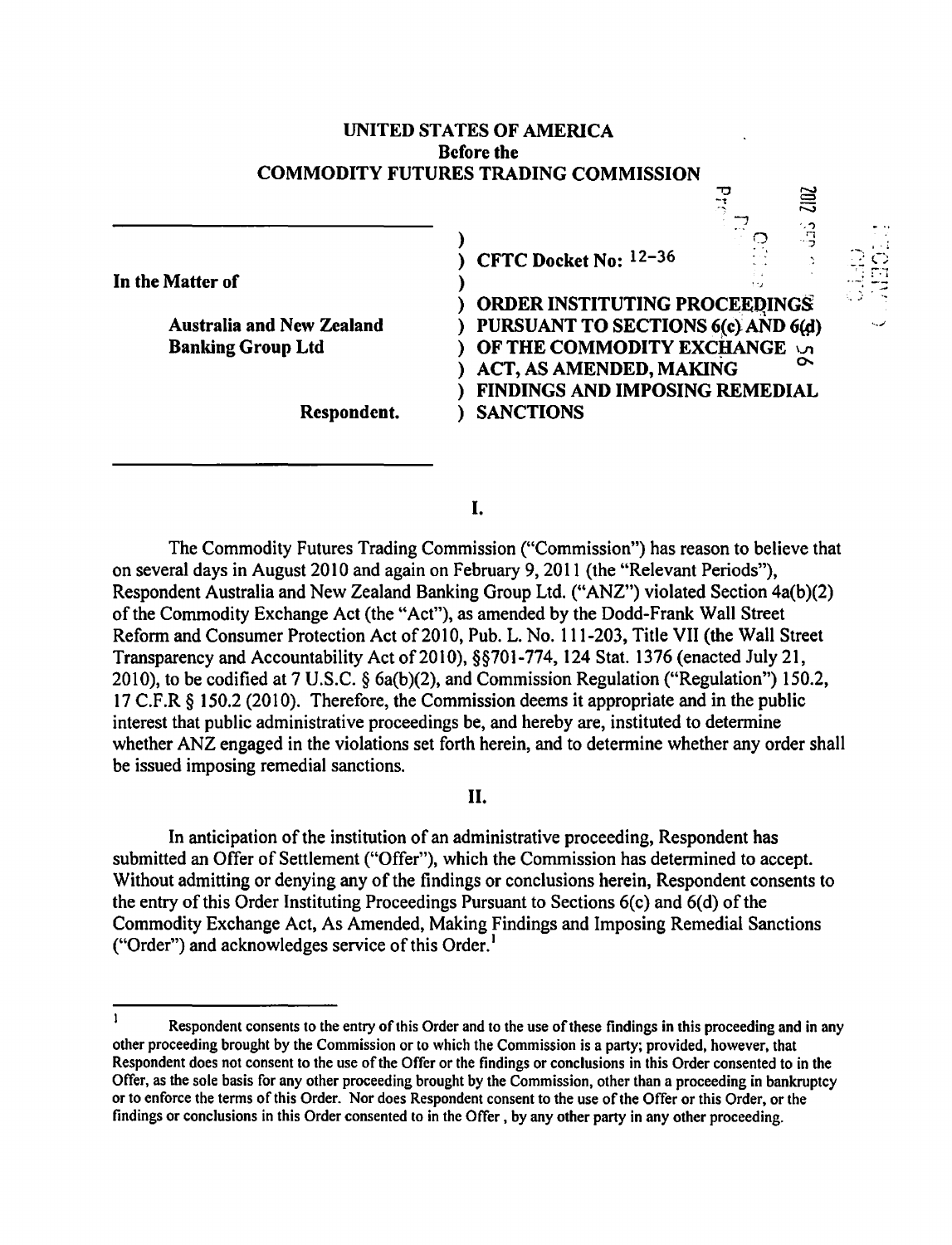The Commission finds the following:

### A. SUMMARY

On several days in August 2010, Respondent ANZ held net long futures equivalent positions in CBT Wheat that exceeded the all months speculative position limit established by the Commission as a result of its trading on the Chicago Board of Trade (part of CME Group) ("CBOT").

In addition, in February 2011, ANZ held a net short futures equivalent position in Cotton No.2, traded on the IntercontinentalExchange U.S. ("ICE US") that exceeded the all months speculative position limit established by the Commission.

In each instance, once ANZ was notified by its FCM that its position was over the limit, it took steps to reduce its net position by the end of the day.

### B. RESPONDENT

ANZ is headquartered in Australia and operates in various locations worldwide. ANZ is not registered with the Commission in any capacity. One aspect of ANZ's business is servicing customers who are commercial participants in agricultural industries by acting as the counterparty in OTC swaps contracts, which are used by ANZ customers to hedge their agricultural businesses. ANZ engages in futures trading with proprietary funds to hedge its own risk with respect to these OTC swaps positions.

# C. FACTS

### 1. ANZ's Violations of Position Limits In the CBT Wheat Contract

On several occasions in August 2010, ANZ held positions in the CBT wheat contract traded on the CBOT in excess of position limits. The CBOT is a registered entity as defined in Section la(29) of the Act and a designated contract market pursuant to Section *5* of the Act. The CBOT is a subsidiary of the CME Group, Inc.

Regulation 150.2 provides: "No person may hold or control positions, separately or in combination, net long or net short, for the purchase or sale of a commodity for future delivery or, on a futures-equivalent basis, options thereon, in excess of' certain limits set forth in Regulation 150.2, 17 C.F.R. § 150.2.<sup>2</sup> On each of the relevant August Trade Dates, the position limit for CBOT Wheat was 6,500 contracts for all months. On the relevant days of August 2010, ANZ held net long positions, on a futures equivalent basis, in the CBT Wheat contract in excess of the all months limit. Thereafter ANZ took steps to improve its monitoring system to detect and prevent further breaches of position limits.

In order to hold positions lawfully in excess of these limits, the Commission must grant the trader a hedge exemption. *See* Section 4a(c), 7 U.S.C. § 6a(c); 17 C.F.R. 150.2. ANZ had not obtained a hedge exemption.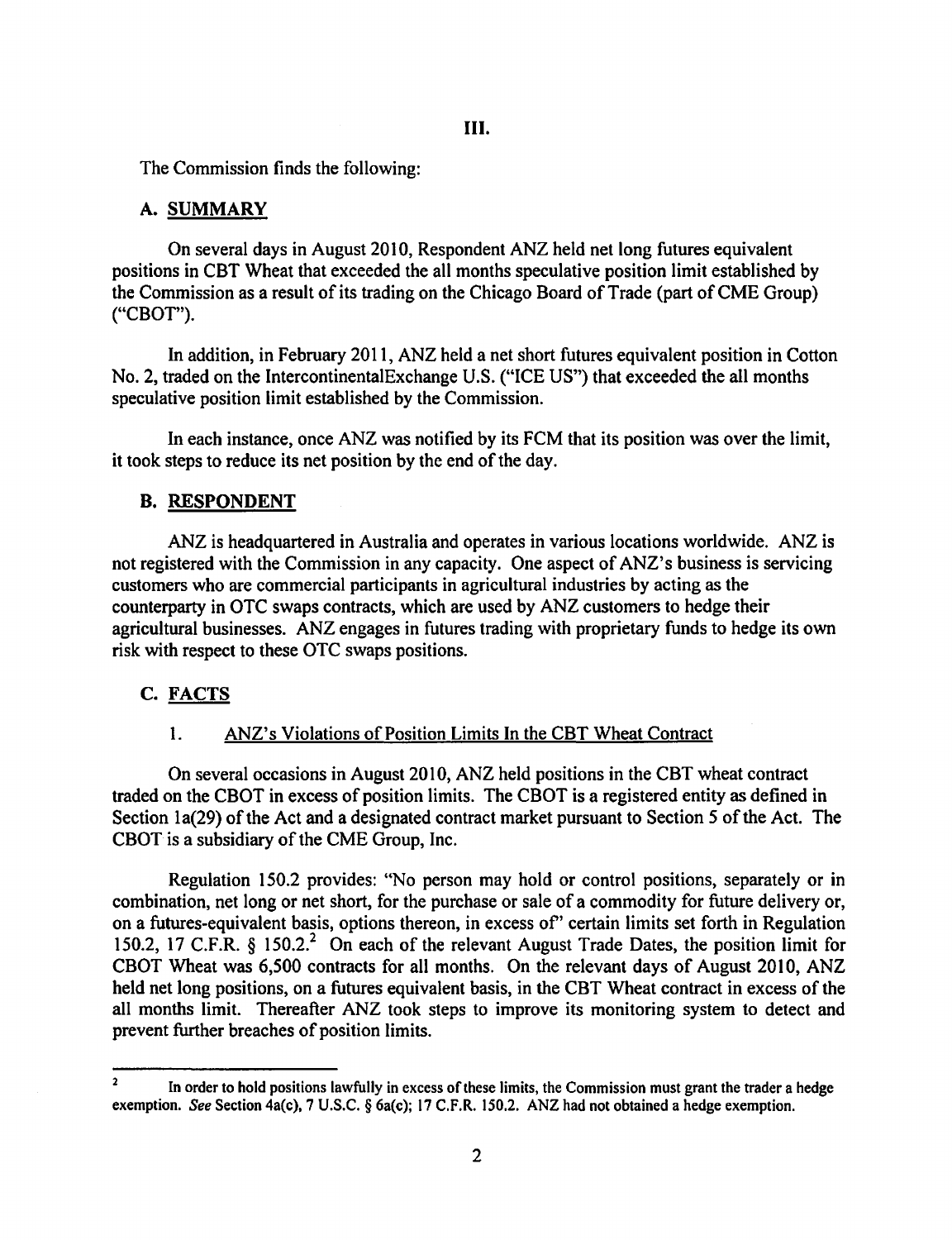# 2. Position Limit Violations In Cotton No. 2

Despite changes to its monitoring system, in February 2011, ANZ held a net futures equivalent position in the NYBOT Cotton No.2 contract traded on ICE US in excess of position limits. ICE Futures US ("ICE"), which acquired the New York Board of Trade ("NYBOT") in 2007, is a registered entity as defined in Section 1a(29) of the Act and a designated contract market pursuant to Section 5 of the Act.

During the relevant period, Regulation 150.2 prohibited any person from holding or controlling positions in Cotton No. 2 futures contracts net long or net short, for the purchase or sale of a commodity for future delivery in excess of 5,000 contracts in all months. 17 C.F.R. § 150.2. ANZ had not obtained a hedge exemption, and thus was subject to the statutory limit of 5,000 contracts in all months. On February 9, 2011 ANZ held a net short position that exceeded the statutory limit.

Subsequent to the violation in the Cotton No. 2 contract, Respondent has made additional changes to its position limit monitoring system. Respondent has cooperated fully in the Division's investigation.

# IV.

# LEGAL DISCUSSION

person: Section 4a(b)(2) of the Act provides, in relevant part, that it shall be unlawful for any

directly or indirectly to hold or control a net long or a net short position in any commodity for future delivery on or subject to the rules of any contract market or swap execution facility with respect to a significant price discovery contract in excess of any position limit fixed by the Commission for or with respect to such commodity: Provided, That such position limit shall not apply to a position acquired in good faith prior to the effective date of such rule, regulation, or order.

7 U.S.C. § 6a(b)(2), as amended.

Regulation 150.2 establishes speculative position limits in certain futures contracts, including Wheat and Cotton No. 2 and states, in relevant part:

No person may hold or control positions, separately or in combination, net long or net short, for the purchase or sale of a commodity for future delivery or, on a futures-equivalent basis, options thereon, in excess of the following: ...

| Contract     | Spot Month | <b>Single Month</b> | All months |
|--------------|------------|---------------------|------------|
| <b>CBT</b>   |            |                     |            |
| Wheat        | 600        | 5,000               | 6,500      |
| <b>NYBOT</b> |            |                     |            |
| Cotton No. 2 | 300        | 3,500               | 5,000      |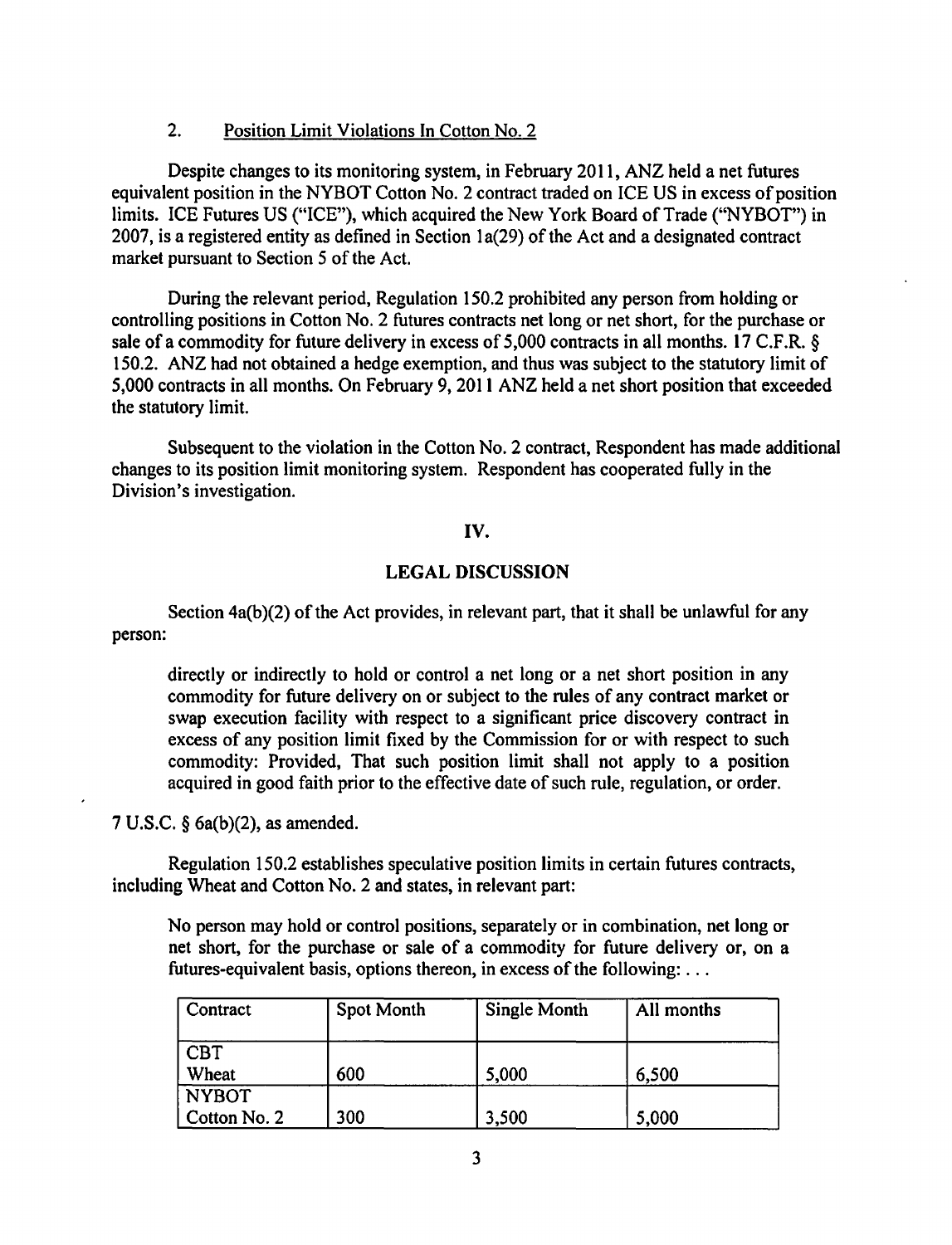### 17 C.F.R. § 150.2.

By exceeding the limits fixed by Regulation 150.2, ANZ violated Section 4a(b)(2) of the Act and Regulation 150.2. The Commission does not need to establish scienter – *i.e.*, proof of intent to exceed the applicable speculative position limit- in order to prove a violation of the Commission's speculative position limit provisions. *CFTC v. Hunt,* 591 F.2d 1211, 1218 (7th Cir. 1979); *Saberi v. CFTC*, 488 F.3d 1207, 1212 (9<sup>th</sup> Cir. 2007). The Act "unambiguously imposes liability'' for violations of speculative position limits. *Saberi,* 488 F.3d at 1212 (rejecting trader's contention that the Division was required to prove that he intended to violate the speculative position limits in frozen pork bellies futures set forth in CME Rule 8032.E) *(citing Hunt,* 591 F.2d at 1218).

### v.

#### FINDINGS OF VIOLATIONS

Based on the foregoing, the Commission finds that, during the Relevant Periods, ANZ violated Section 4a(b)(2) of the Act, as amended, to be codified at 7 U.S.C. § 6a(b)(2), and Commission Regulation 150.2, 17 C.F.R. § 150.2 (2010).

# VI.

#### OFFER OF SETTLEMENT

ANZ has submitted the Offer in which it, without admitting or denying the findings and conclusions herein:

- A. Acknowledges receipt of service of this Order;
- B. Admits the jurisdiction of the Commission to all the matters set forth in this Order and for any action or proceeding brought or authorized by the Commission based on violation of or enforcement of this Order;
- C. Waives:
	- (I) the filing and service of a complaint and notice of hearing;
	- (2) a hearing;
	- (3) all post-hearing procedures;
	- (4) judicial review by any court;

(5) any and all objections to the participation by any member of the Commission's staff in the Commission's consideration of the Offer;

(6) any and all claims that it may possess under the Equal Access to Justice Act, 5 U.S.C. § 504 (2006) and 28 U.S.C. § 2412 (2006), and/or the rules promulgated by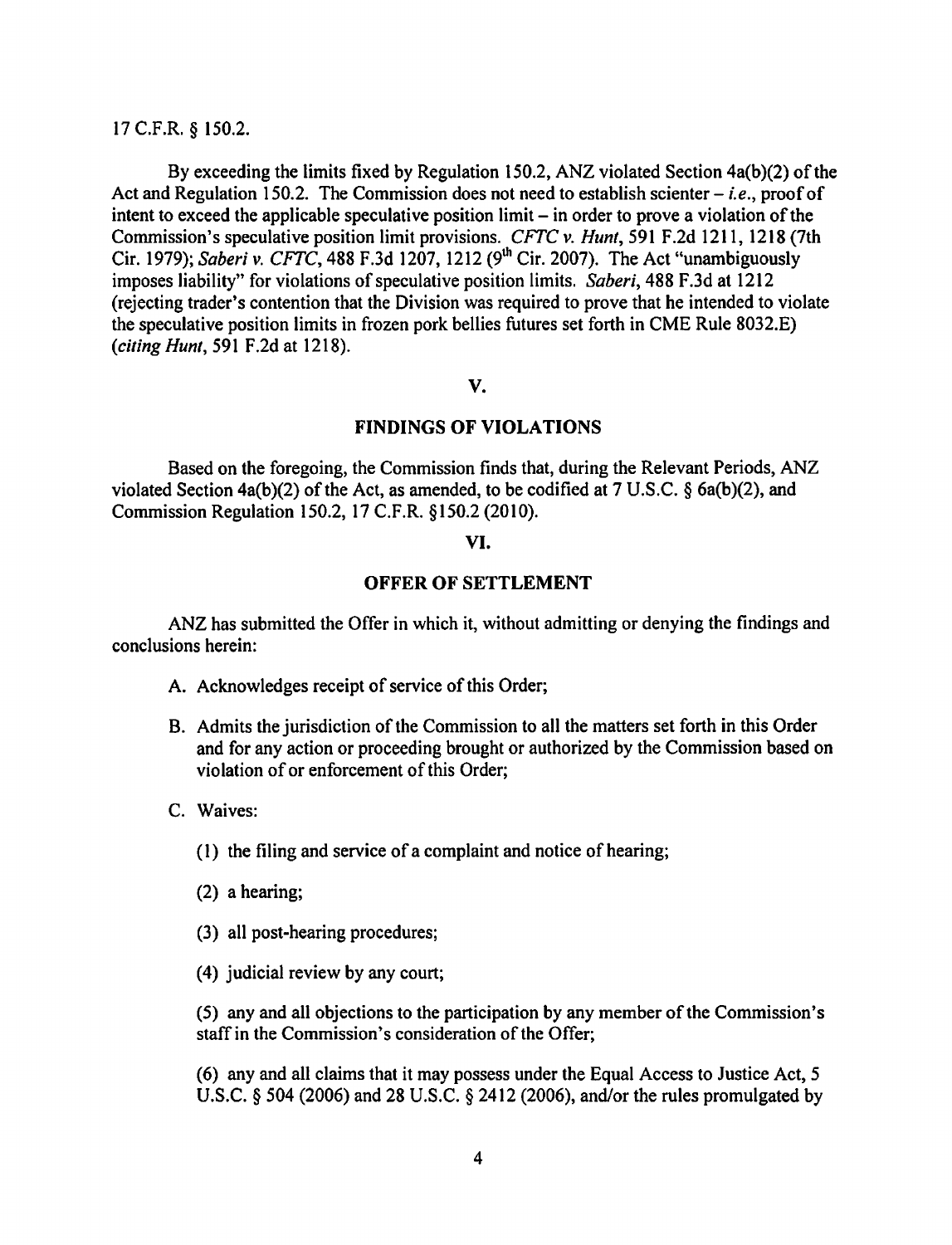the Commission in conformity therewith, Part 148 of the Commission's Regulations, 17 C.F.R. §§ 148.1 *et seq.* (2010), relating to, or arising from, this proceeding;

(7) any and all claims that it may possess under the Small Business Regulatory Enforcement Fairness Act of 1996, Pub. L. No. 104-121, §§ 201-253, 110 Stat. 847, 857-68 (1996), as amended by Pub. L. No. 110-28, § 8302, 121 Stat. 112, 204-205 (2007), relating to, or arising from, this proceeding; and

(8) any claims of Double Jeopardy based upon the institution of this proceeding or the entry in this proceeding of any order imposing a civil monetary penalty or any other relief;

- D. Stipulates that the record basis on which this Order is entered shall consist solely of the findings contained in this Order to which ANZ has consented in the Offer; and
- E. Consents, solely on the basis of the Offer, to the Commission's entry of this Order that:
	- (1) makes findings by the Commission that ANZ violated Section 4a(b)(2) of the Act, as amended, to be codified at 7 U.S.C. § 6a(b)(2), and Commission Regulation 150.02, 17 C.F.R. §150.02 (2010);
	- (2) orders ANZ to cease and desist from violating Section  $4a(b)(2)$  of the Act, as amended, to be codified at 7 U.S.C.§ 6a(b)(2), and Commission Regulation 150.02, 17 C.F.R. § 150.02 (2010);
	- (3) orders ANZ to pay a civil monetary penalty in the amount of  $$350,000$ , plus post-judgment interest, within ten (10) days of the date of the entry of this Order;
	- (4) orders ANZ to comply with the conditions, undertakings, and representations consented to in the Offer and set forth in Part VII of this Order.

Upon consideration, the Commission has determined to accept the Offer.

#### VII.

# ORDER

#### Accordingly, IT IS HEREBY ORDERED THAT:

A. ANZ shall cease and desist from violating Section 4a(b)(2) of Act, as amended, to be codified at 7 U.S.C.§ 6a(b)(2), and Commission Regulation 150.02, 17 C.F.R.  $§ 150.02(2010);$ 

B. Respondent shall pay a civil monetary penalty in the amount of three hundred and fifty thousand dollars (\$350,000) within ten (10) days of the date of the entry of this Order (the "CMP Obligation"). If the CMP Obligation is not paid in full within ten (10) days of the date of entry of this Order, then post-judgment interest shall accrue on the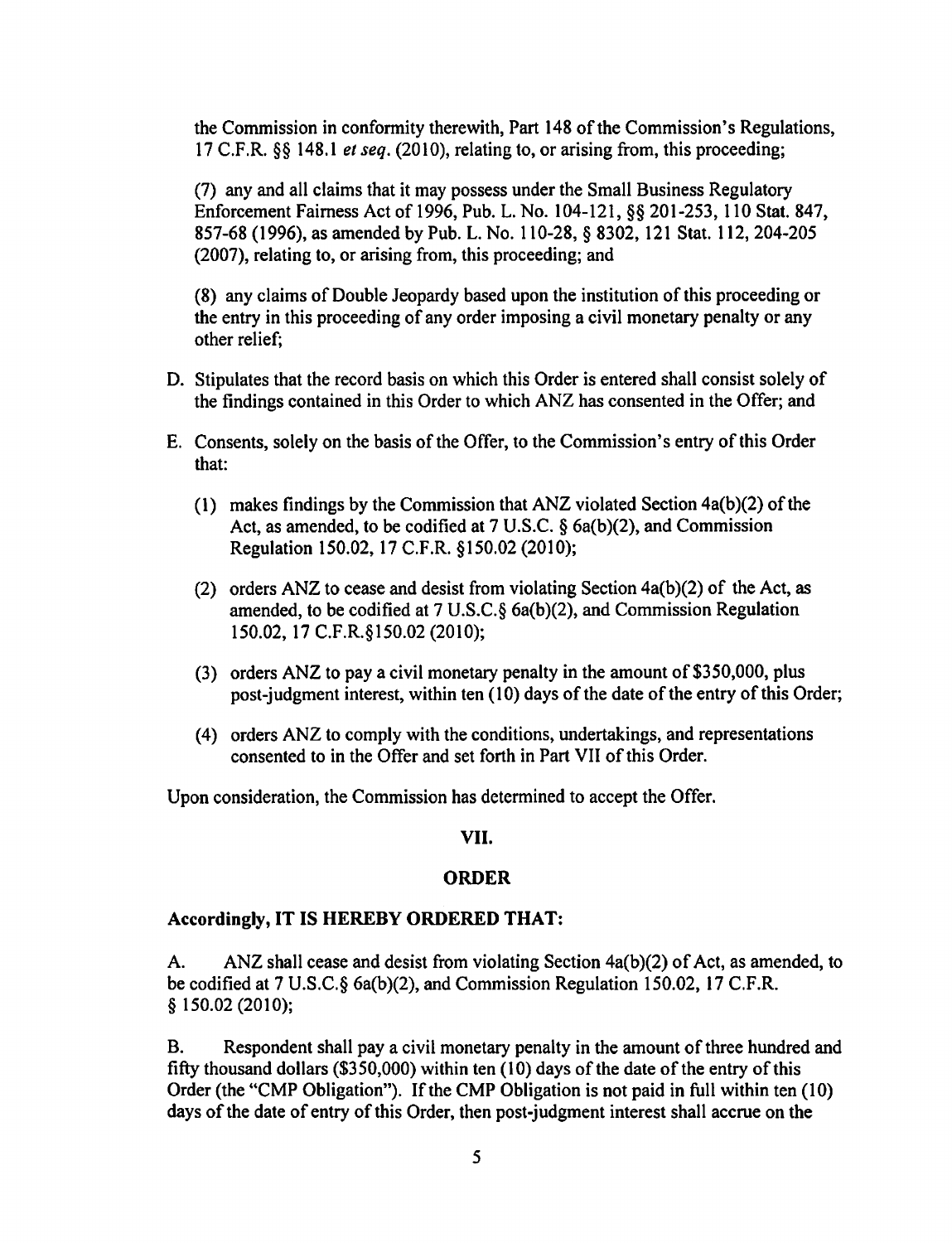CMP Obligation beginning on the date of entry of this Order and shall be determined by using the Treasury Bill rate prevailing on the date of entry of the Order pursuant to 28 U.S.C. *§* 1961 (2006). Respondent shall pay the CMP Obligation by electronic funds transfer, U.S. postal money order, certified check, bank cashier's check, or bank money order. If payment is to be made other than by electronic funds transfer, Respondent shall make the payment payable to the Commodity Futures Trading Commission, and sent to the address below:

Commodity Futures Trading Commission Division of Enforcement ATTN: Accounts Receivables- AMZ-340 E-mail Box: 9-AMC-AMZ-AR-CFTC DOT/FAA/MMAC 6500 S. MacArthur Blvd. Oklahoma City, OK 73169 Telephone 405-954-6569

If payment is to be made by electronic transfer, Respondent shall contact Linda Zurhorst or her successor at the above address to receive payment instructions and shall fully comply with those instructions. Respondent shall accompany payment of the CMP Obligation with a cover letter that identifies itself and the name and docket number of this proceeding. Respondent shall simultaneously transmit copies of the cover letter and the form of payment to: (1) the Chief Financial Officer, Commodity Futures Trading Commission, Three Lafayette Centre, 1155 21<sup>st</sup> Street, NW, Washington, D.C. 20581, (2) the Director, Division of Enforcement, Commodity Futures Trading Commission at the same address; and (3) the Chief, Office of Cooperative Enforcement, Division of Enforcement, Commodity Futures Trading Commission at the same address.

C. Respondent and its successors and assigns shall comply with the following conditions and undertakings set forth in the Offer:

- 1. Public Statements: Respondent agrees that neither it nor any of its successors, assigns, agents or employees under its authority or control shall take any action or make any public statement denying, directly or indirectly, any findings or conclusions in this Order, or creating, or tending to create, the impression that this Order is without a factual basis; provided, however, that nothing in this provision shall affect Respondent's (i) testimonial obligations, or (ii) right to take legal positions in other proceedings to which the Commission is not a party. Respondent and its successors and assigns shall undertake all steps necessary to ensure that all of its agents and/or employees under its authority or control understand and comply with this agreement.
- 2. Cooperation with the Commission: Respondent shall cooperate fully and expeditiously with the Commission, including the Commission's Division of Enforcement, and any other governmental agency in this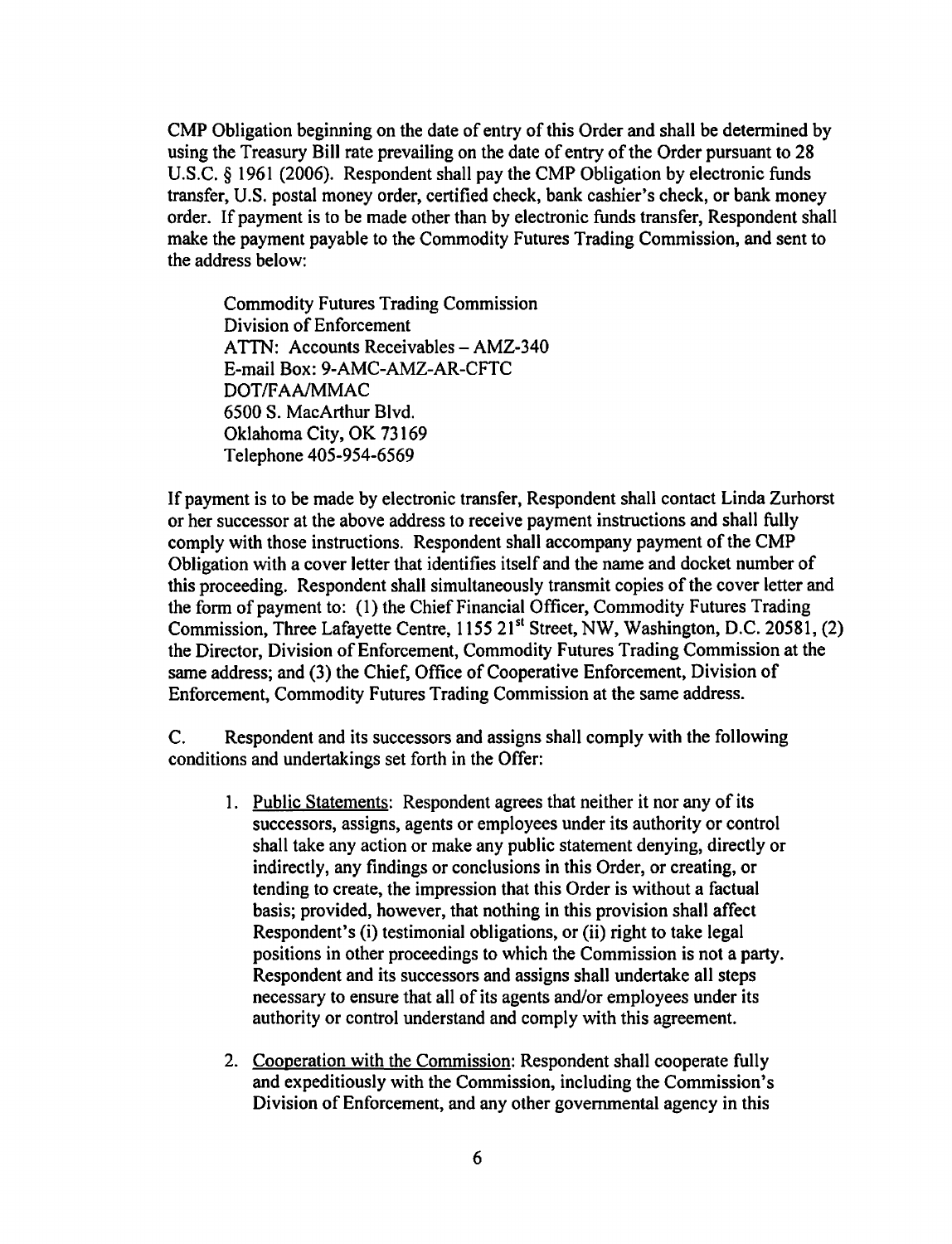action, and in any investigation, civil litigation, or administrative matter related to the subject matter of this action or any current or future Commission investigation related thereto. As part of such cooperation, Respondent agrees to:

- a. Comply fully, promptly, completely, and truthfully, subject to any legally recognized privilege, with any inquiries or requests for information and documents;
- b. Provide authentication of documents and other evidentiary material; and
- c. Use its best efforts to produce any current (as of the time of the request) officer, director, employee, or agent of Respondent, regardless of the individual's location and at such location that minimizes Commission travel expenditures, to provide assistance at any trial, proceeding, or Commission investigation related to the subject matter of this proceeding, including but not limited to, requests for testimony, depositions, and/or interviews, and to encourage them to testify completely and truthfully in any such proceeding, trial or investigation.

D. ANZ represents that it has made the following changes in light of the events discussed in this Order:

- I. ANZ has undertaken a review of its internal compliance systems and controls and has implemented substantial remedial measures to address the issues that resulted in the position limit violations in August 2010 and February 2011 described above.
- 2. Since 2011 ANZ has implemented greater monitoring support from controls, management oversight and Compliance. Murex, the system ANZ uses to track its positions, now provides a real-time view of aggregate positions. The system and associated processes now alert traders if the net futures equivalent is at or above 80% of a position limit on a real-time basis and, where an open position is at or above 80% of the applicable position limit at the time when the book must be handed over to the next desk, the desk handing over the book must verify the status of the open positions and alert the desk taking over the positions. ANZ is implementing automated controls to reduce the chances of limit breaches through manual error.
- 3. ANZ also generates several reports to alert the dealers about various position limits issues. These reports include: Daily and Weekly Limits Reports and Large Position Reports.
- 4. ANZ will maintain systems and controls that are effective for the purposes of the position limits requirements.